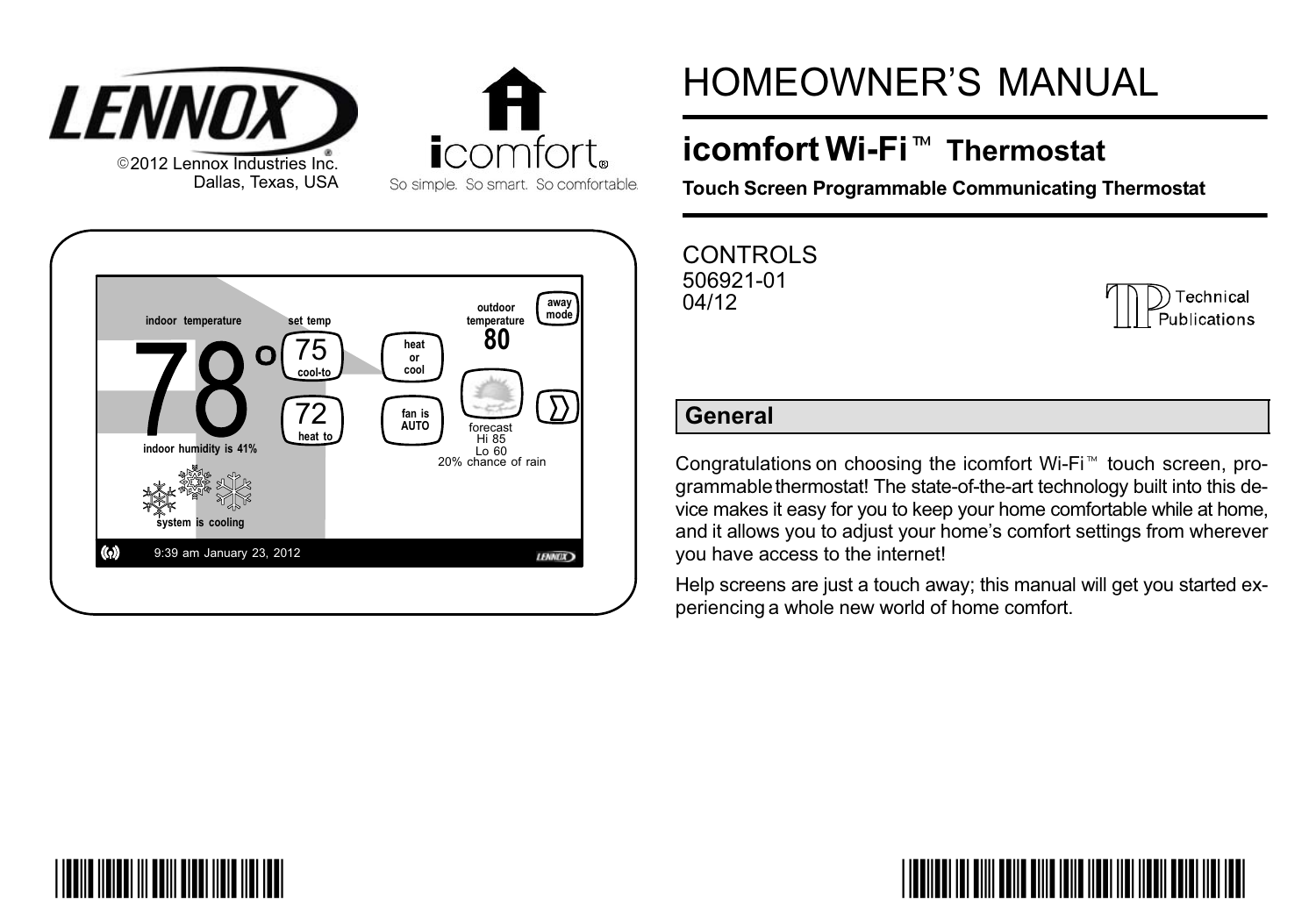#### Table of Contents

| icomfort Wi-Fi <sup>™</sup> Thermostat                        | 2  |
|---------------------------------------------------------------|----|
|                                                               | 2  |
|                                                               | 3  |
| User Preferences Quick Reference Chart                        | 4  |
| Tools used to change preferences                              | 5  |
| User Dashboard and HELP                                       | 6  |
|                                                               | 6  |
|                                                               | 7  |
|                                                               | 7  |
|                                                               | 8  |
|                                                               | 8  |
|                                                               | 9  |
|                                                               | 11 |
|                                                               | 13 |
| Adjust temperature and change programs-Program HOLD           | 14 |
| Away button (Vacation mode)                                   | 14 |
|                                                               | 16 |
| Enabling Wi-Fi from User Home Screen                          | 17 |
| Registering icomfort Wi-Fi <sup>™</sup> from User Home Screen | 18 |
| Computer Login to icomfort Wi-Fi <sup>™</sup> Server          | 19 |
|                                                               |    |

### **A WARNING**

Do not switch system to cool if the outdoor temperature is below 45°F (7°C). This can damage the cooling system.

## NOTICE

Use this thermostat only as described in this manual.

## icomfort Wi−Fi- Thermostat

The communicating icomfort Wi-Fi<sup>™</sup> thermostat is an electronic 7-day programmable touch screen thermostat with color display. It also offers enhanced capabilities which include humidification measurement and control, dew point adjustment control, dehumidification measurement and control, Humiditrol® Enhanced Dehumidification Accessory (EDA) capability, and equipment maintenance reminders. The thermostat's autochangeover mode permits control of heating, cooling, humidification, and dehumidification without user involvement.

The icomfort Wi−Fi thermostat can connect to the internet using your home's wireless Wi−Fi access point. After online registration is completed, weather information is automatically sent to the thermostat, and you will have full access to the thermostat from anywhere using a remote internet connection via computer, smartphone, or iPad.

The thermostat stores system parameters in nonvolatile memory (retains data when electrical power fails or is turned off), and includes onboard help screens.

Indoor Air Quality accessories are supported with time-based notification of consumables including media filters, UVC bulbs, humidifier pads, and PureAir<sup>™</sup> catalyst service / replacement.

#### Thermostat Lock−out

A "lock" icon at the bottom center screen (shown in the picture), indicates the thermostat is either partially− or fully−locked.



Partially−locked, any user can adjust the temperature up or down to set a hold" for a selectable time.

Fully−locked, no one can make any changes to the thermostat's settings. To unlock, press and hold the "lock" icon for 5-6 seconds.

To lock the thermostat, access "Screen lockout" through the dash-board's "display settings" described on [Page 7](#page-6-0).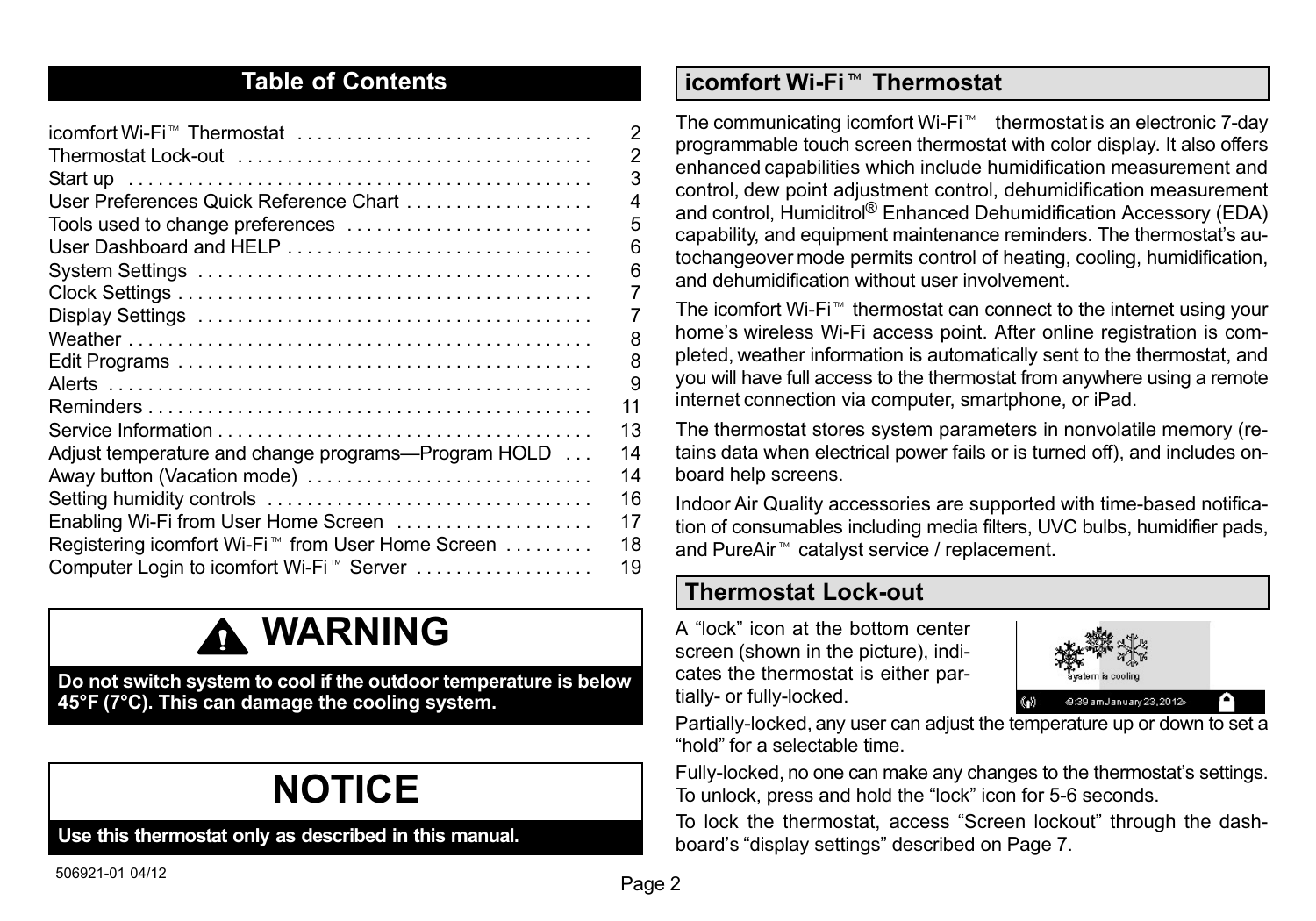#### <span id="page-2-0"></span>Start up

In event of power failure-If a power failure occurs, when the power comes back on, the thermostat will reboot and when complete, the HOME screen will return.

#### What the Home screen tells you...

After the thermostat and the system has been fully connected and powered on, the icomfort Wi-Fi<sup>™</sup> thermostat's Home screen is displayed. Figure 1 shows a display and describes what the thermostat is telling you.

Note that set to heat or cool communicates that the system is operating in manual mode; if it were in program mode, the heat or cool button would read summer program is on (or other named program).

#### (if feature is turned on) heat-to setting cool-to setting system mode outdoor temperature indoor away<br>mode outdoor daway<br>temperature **temperature** indoor temperature set temp 80 75 heat Ω or indoor cool cool−to humidity (if feature 70 fan is turned on) AUTO <sub>I</sub> press to go heat to to user<br>dashboard  $\overline{\phantom{0}}$ indoor humidity is 41% system status use arrows to change temperature system is cooling  $\mathbf{0}$   $\mathbf{0}$ (o) 1 9:39 am January 23, 2012 | / online time, month, day, year service alerts are present Figure 1. Home screen (typical)

#### Other information...

Until and unless the indoor temperature is at or between the two settings (70 to 75 degrees in this example), the system should run until it does measure within that temperature range.

The Wi-Fi indicator is (\*) (not (\*)), therefore, the thermostat is connected with your wireless network router.

Away mode sets the thermostat for energy saving while you are gone for an extended period of time. In this mode, the system will only come on if indoor temperature falls below 62 degrees (for heating) or if indoor temperature rises above 85 degrees (for cooling).

#### What you can do from the Home screen...

Typically, what every homeowner wants from an air conditioning system is to be able to control that system using a convenient device to

 adjust heating, cooling, and the level of humidity in the home.

From this screen you may:

- − adjust temperature settings
- − access menus to change the program mode
- − change how the fan operates
- access the "dashboard" (fig. [3\)](#page-5-0) by pressing  $(D)$
- − access and view active service alerts by pressing the  $\wedge$ icon
- − access help screen by pressing the "?" icon.

Adjusting the temperature and changing the system mode of operation is described fully beginning on [Page 14](#page-13-0).

Adjusting the humidity, even if no physical humidifier or dehumidifier is present, may also be available, provided the installer has implemented the feature during setup. See [Page 16](#page-15-0) for details on humidity control.

fan is set to AUTO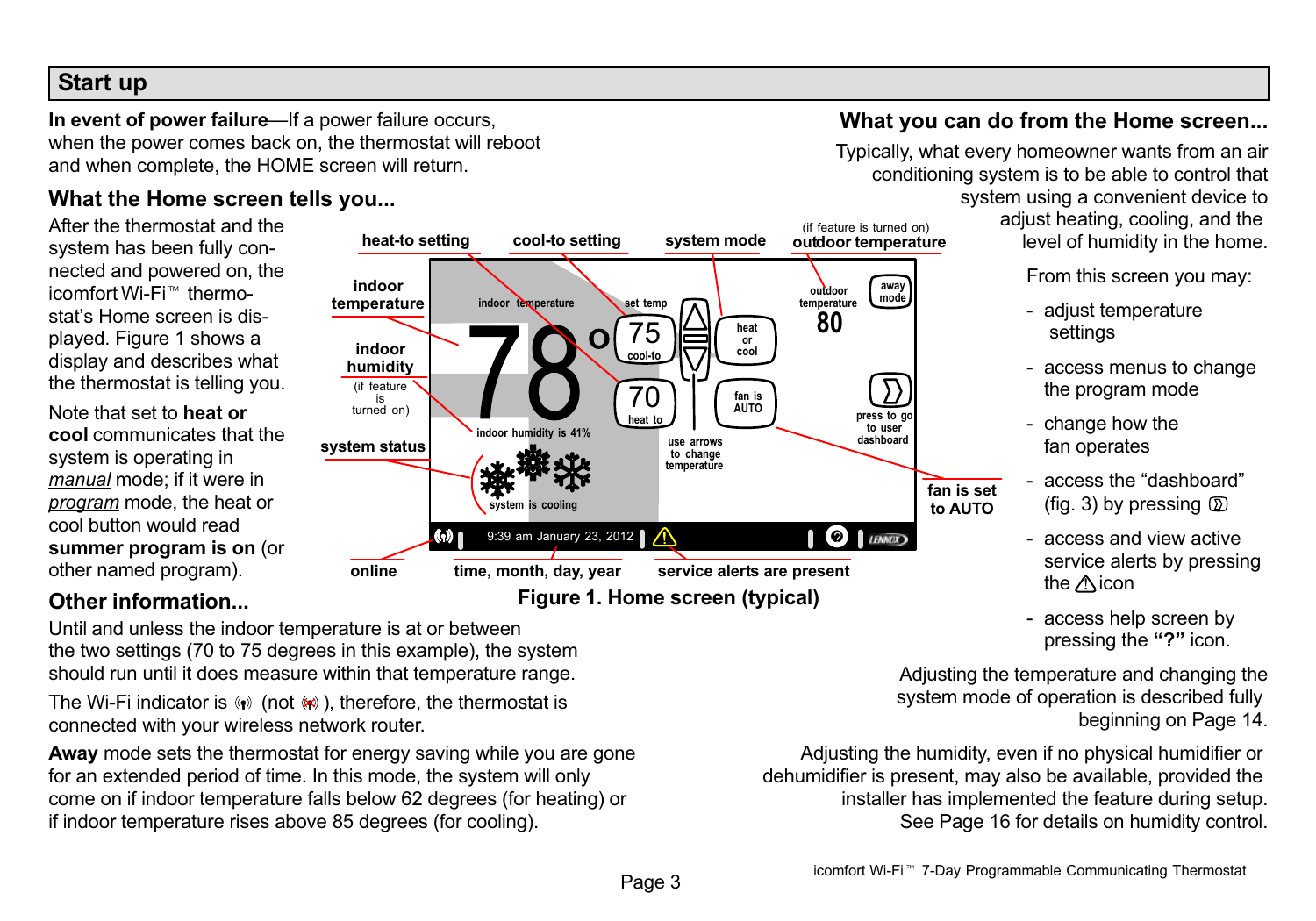<span id="page-3-0"></span>

| User Preference Quick Reference Chart (to change, use tools shown on Page 5) |                      |                             |                    |                                                  |                                                                                   |
|------------------------------------------------------------------------------|----------------------|-----------------------------|--------------------|--------------------------------------------------|-----------------------------------------------------------------------------------|
| user setting                                                                 | ()) dashboard button | <b>Default</b>              | page               | tools                                            | variables                                                                         |
| Fan Setting                                                                  | system settings      | auto                        | Page 6             | menu                                             | auto, on, circulate                                                               |
| Humidifier                                                                   | system settings      | OFF                         | Page 6             | toggle                                           | OFF, ON                                                                           |
| Indoor Humidity Display                                                      | system settings      | OFF                         | Page 6             | toggle                                           | OFF. ON                                                                           |
| Dehumidifier                                                                 | system settings      | OFF                         | Page 6             | toggle                                           | OFF, ON                                                                           |
| Time and Date                                                                | clock settings       |                             | Page 7             | time/date                                        | (Time/date elements screen)                                                       |
| Daylight Saving Time                                                         | clock settings       | Enabled                     | Page 7             | toggle                                           | Enabled. Disabled                                                                 |
| Clock Format                                                                 | clock settings       | 12H                         | Page 7             | toggle                                           | 12 Hour, 24 Hour                                                                  |
| <b>Background Theme</b>                                                      | display settings     | cobalt                      | Page 7             | toggle                                           | cobalt, cotton, carbon                                                            |
| Temperature Display Scale                                                    | display settings     | (F)                         | Page 7             | toggle                                           | (F) Fahrenheit, (C) Celsius                                                       |
| Power Save                                                                   | display settings     | ON                          | Page 7             | toggle                                           | ON. OFF                                                                           |
| Screen Lock-out                                                              | display settings     | Unlocked                    | Page 7             | Unlocked, Partially Locked, Fully Locked<br>menu |                                                                                   |
| Language Displayed                                                           | display settings     | English                     | Page 7             | menu                                             | English, French, Spanish                                                          |
| Outdoor Temp Display                                                         | display settings     | <b>OFF</b>                  | Page 7             | toggle                                           | OFF. ON                                                                           |
| Backlight Intensity                                                          | display settings     | 100%                        | Page 7             | arrows                                           | 20 to 100% (in 20% increments)                                                    |
| Clean Screen                                                                 | display settings     | —                           | Page 7             | (view                                            | (30 sec. timer deactivates touch screen to clean screen; use damp cloth to clean) |
| Weather                                                                      | weather              | $\overline{\phantom{0}}$    | Page 8<br>only)    |                                                  | (shows 5-day weather forecast if connected to internet via Wi-Fi)                 |
| Setup a program                                                              | edit program         | save energy                 | See details Page 8 |                                                  |                                                                                   |
| View alerts                                                                  | alerts               |                             | See details Page 9 |                                                  |                                                                                   |
| Filter 1 Timer                                                               | reminders            | Disabled                    |                    |                                                  | Disabled, 3 Months, 6 Months, 12 Months, 24 Months, Custom Time                   |
| Filter 2 Timer                                                               | reminders            | Disabled                    |                    |                                                  | Disabled, 3 Months, 6 Months, 12 Months, 24 Months, Custom Time                   |
| Humidifier Pad Timer                                                         | reminders            | Disabled                    |                    | See details Page 11                              | Disabled, 3 Months, 6 Months, 12 Months, 24 Months, Custom Time                   |
| UV Bulb Timer                                                                | reminders            | <b>Disabled</b>             |                    |                                                  | Disabled, 3 Months, 6 Months, 12 Months, 24 Months, Custom Time                   |
| Maintenance Timer                                                            | reminders            | Disabled                    |                    |                                                  | Disabled, 3 Months, 6 Months, 12 Months, 24 Months, Custom Time                   |
| PureAir <sup>™</sup> Timer                                                   | reminders            | <b>Disabled</b>             |                    |                                                  | Disabled, 3 Months, 6 Months, 12 Months, 24 Months, Custom Time                   |
| Dealer Name                                                                  | service information  |                             |                    |                                                  | (keyboard)                                                                        |
| <b>Dealer Address</b>                                                        | service information  | (these may<br>show install- |                    |                                                  | (keyboard)                                                                        |
| Dealer Phone                                                                 | service information  | er input data               |                    | See details Page 13                              | (keyboard)                                                                        |
| Dealer Email                                                                 | service information  | but owner                   |                    |                                                  | (keyboard)                                                                        |
| Dealer Website                                                               | service information  | may change)                 |                    |                                                  | (keyboard)                                                                        |
| Dealer Number                                                                | service information  |                             |                    |                                                  | (keyboard)                                                                        |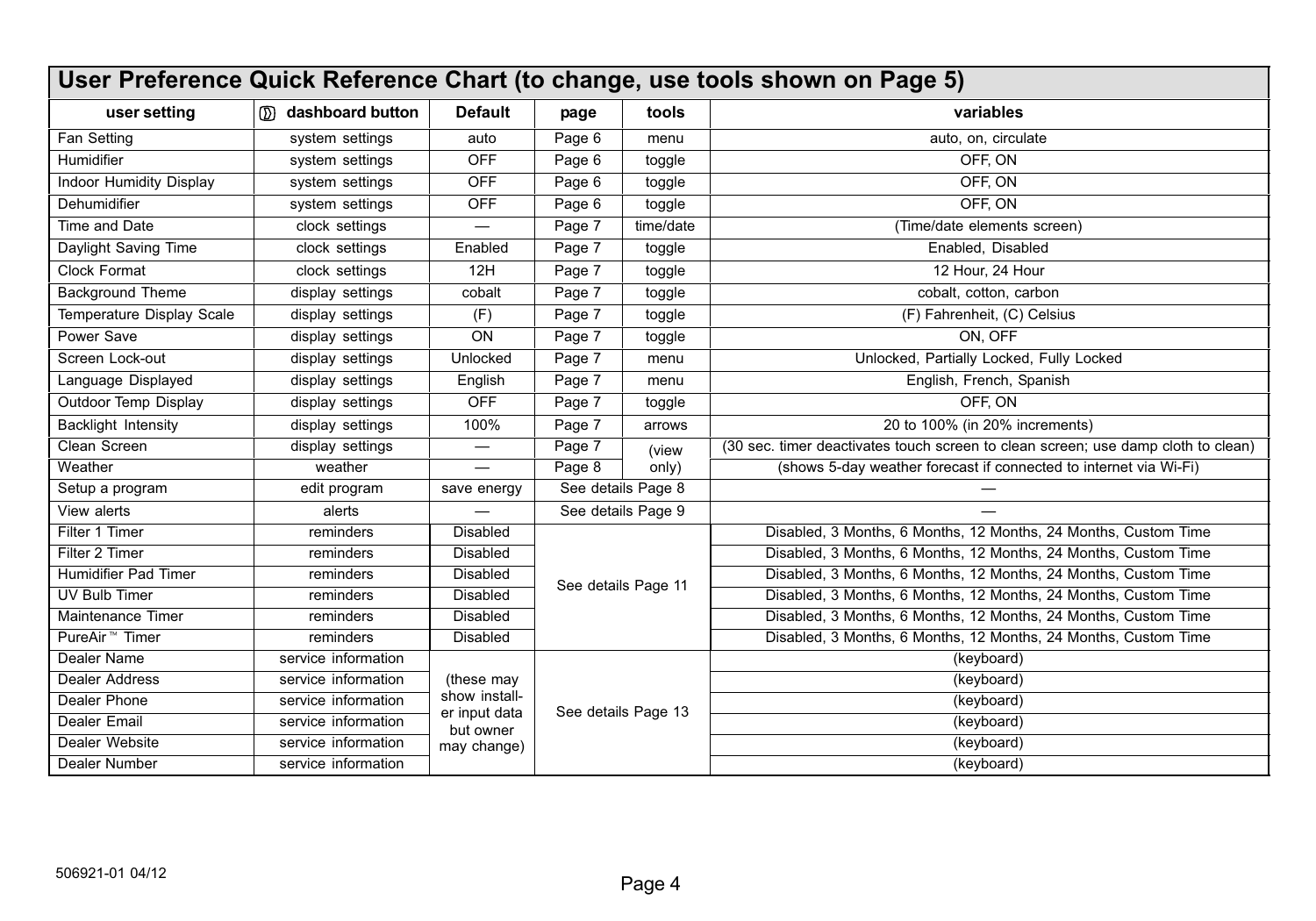<span id="page-4-0"></span>

Figure 2. User preference change tools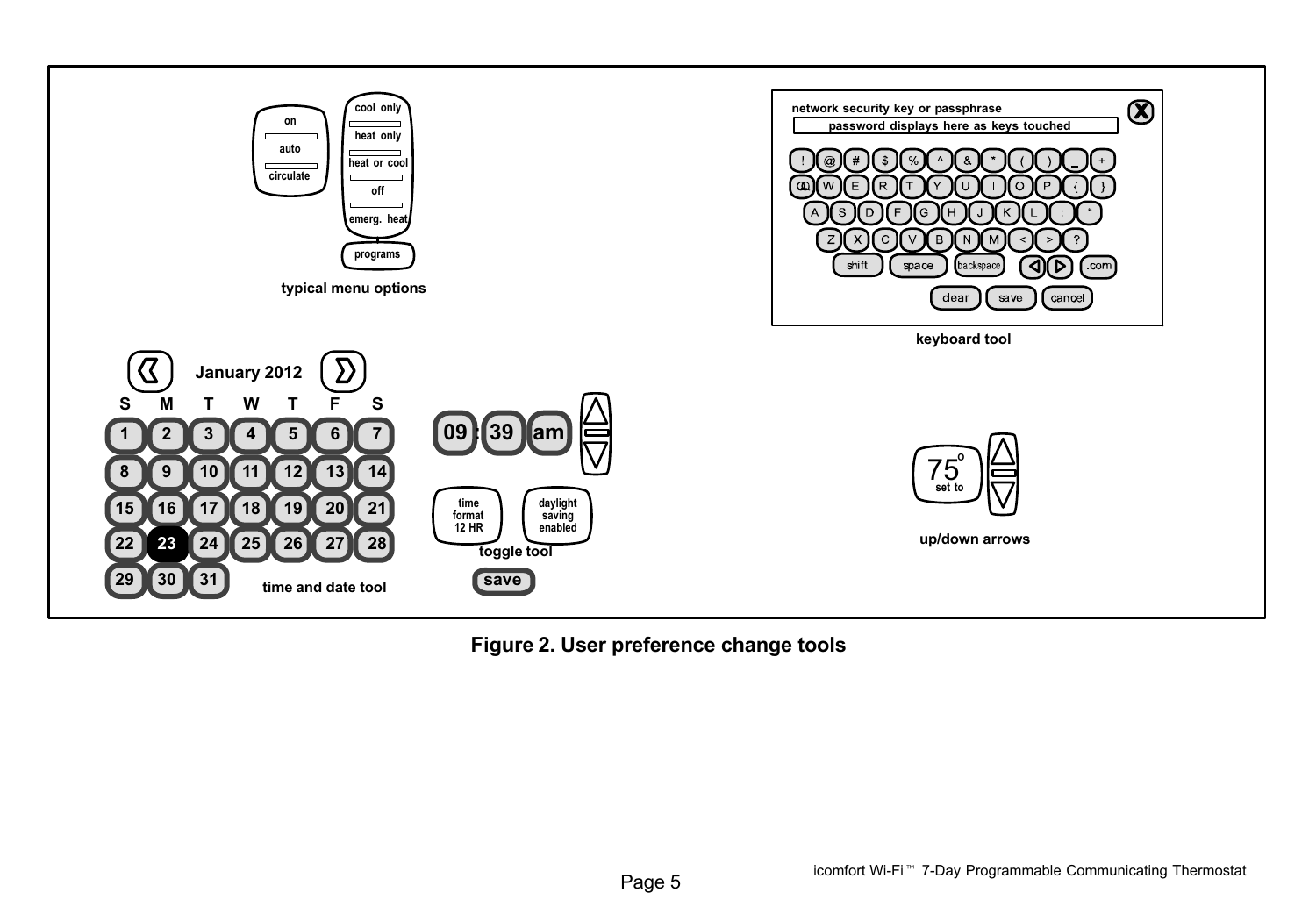#### <span id="page-5-0"></span>User Dashboard and Help (?) Screens

From the Home screen, press the  $D$  button to go to the dashboard. The dashboard (figure 3) allows you to set the system to operate the way you want it to operate. From the dashboard, you can access system settings, clock settings, and display settings, weather, edit programs, alerts, reminders, service and help (?).



#### Figure 3. User dashboard − indoor settings

#### System settings

<u>Press button:</u> s**ystem settings**. Figure 4 **"A"** shows the screen with its defaults. Figure 4 "B" shows how the devices can be configured.

Press button: set to AUTO. (button may read: set to ON or set to CIR-CUL..). Select from pop−up menu: on, auto, or circulate.

Press buttons: humidifier, humidity display, or dehumidifier to turn each on. The resulting display shows the default values of humidifier and dehumidifier; use the arrows to change either.

When humidity display is ON, text near the screen bottom shows the current humidity. Touch the "X" button to return to dashboard or the Home icon **for** for the Home screen.



Figure 4. System Settings

506921−01 04/12 Page 6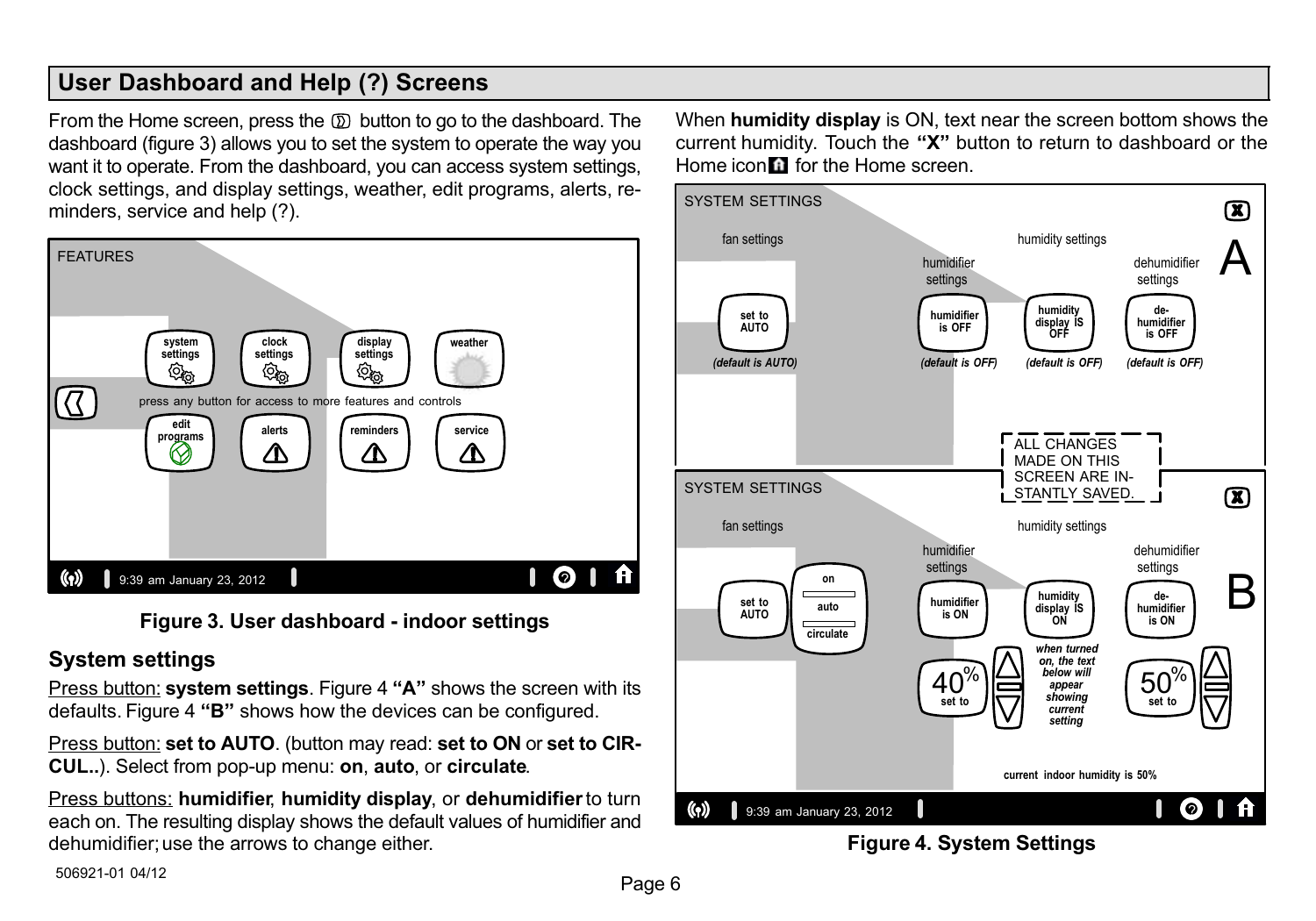#### <span id="page-6-0"></span>Clock settings

Press clock settings (see figure [3\)](#page-5-0). Figure 5 shows the Set current time and date screen. Use the horizontal arrows to scroll to month and year: then touch a day of month to select it. Touch time format and daylight saving to toggle these options. Use the up/down arrows to change time. Touch am/pm to select morning or afternoon (am/pm does not appear if 24HR format is selected).



#### Figure 5. Set current time and date Display settings

Press **display settings** (see figure [3](#page-5-0)). Figure 6 **"A"** shows the *Display* settings screen and defaults.

Press buttons: Temp scale (°F/°C), power save (ON/OFF) and outdoor temp display (ON/OFF) to toggle these options.

Press buttons: Background theme, language and screen lockout; press to select options from pop up menus (figure 6 "B").

Press button: **backlight intensity**: use up/down arrows to change the intensity of backlighting in 20% increments.

Use the press to CLEAN SCREEN button to give yourself a 30 second timer to clean off the screen (use a damp cloth to clean).



#### Figure 6. Display settings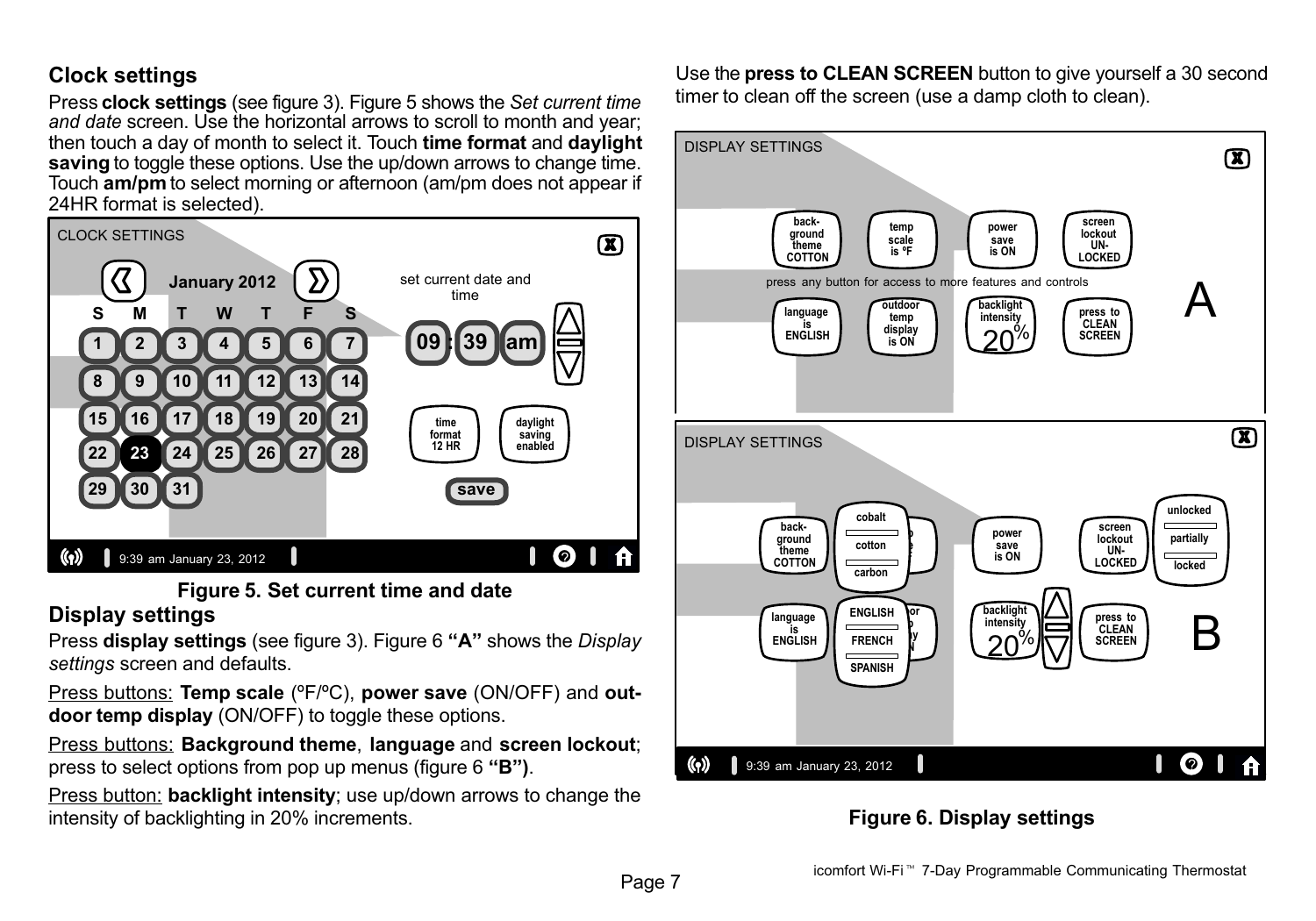#### <span id="page-7-0"></span>**Weather**

Press button: weather (see fig. [3](#page-5-0)). Figure 7 shows a typical 5-day forecast screen. Use "X" button to return to the previous screen.



#### Figure 7. Typical weather screen

#### Edit program

Press button: edit program (see fig. [3\)](#page-5-0). Figure 8 "A" shows edit program screen. Figure 8 "B" shows pop up menus that appear when the selections are touched and it illustrates changes made to the program.

Edit the "season programs" to your preference. (Save energy uses high-efficiency EnergyStar settings to promote energy conservation).

select programs - select a preset program; or press and hold any button for the keyboard and change button names to user preference.

select days - week/weekend, individual days, all 7 days.

time − up/down arrows to change time in 15 minute increments.

cool− & heat−to − up/down arrows to change temperature in 1º increments. fan mode − on, auto, circulate.

Figure 8 "B" also shows that the evening time has been disabled; this is done by pressing and holding the time button for that time period. (Touch add setting to re-enable that time period). Use the restore button to restore defaults for the preset programs. Press "X" button after changing: a pop-up prompts with back, discard and save options. Select save to save and return to the dashboard.



Figure 8. Edit program screen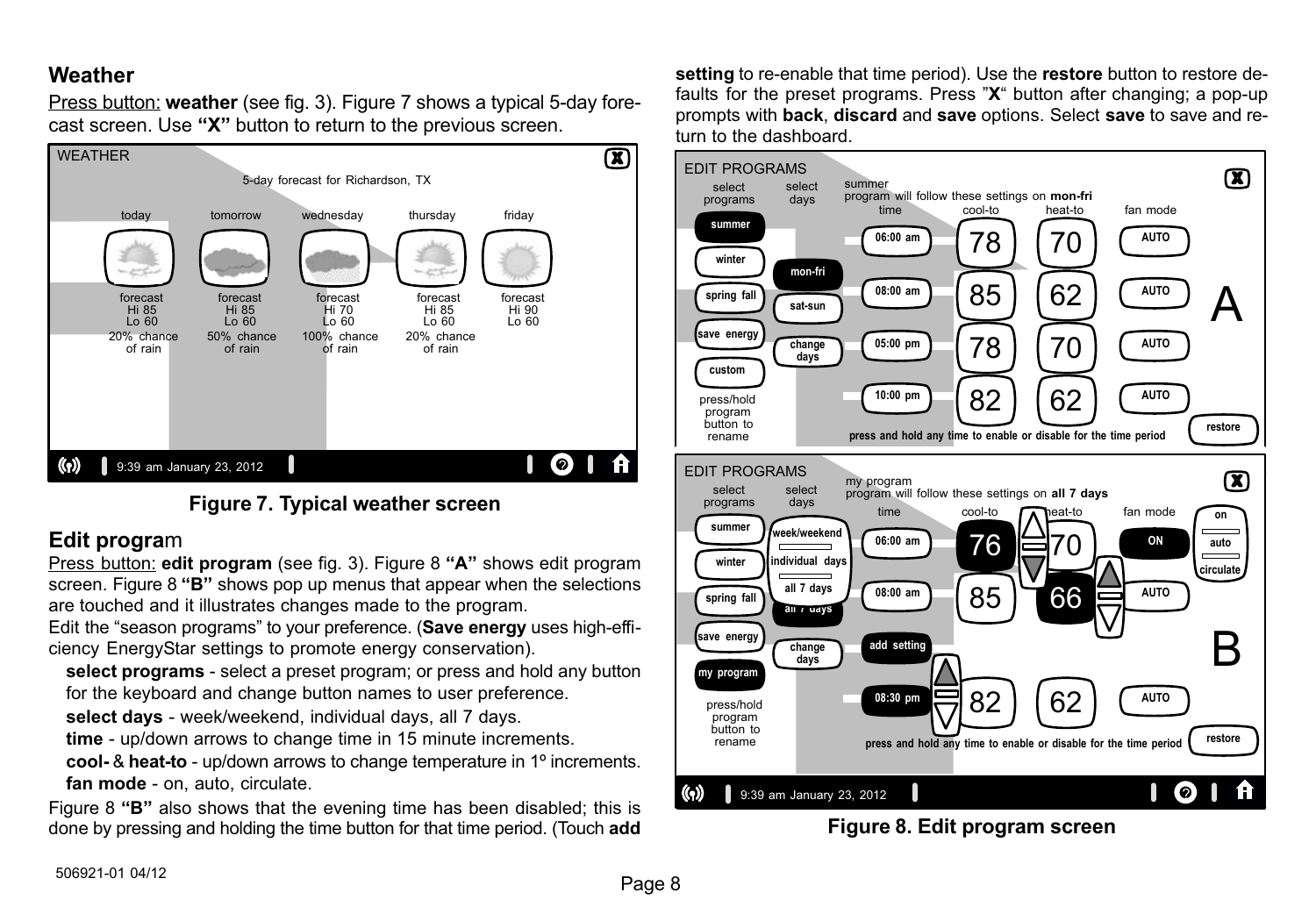#### <span id="page-8-0"></span>Alerts

Figure 10 shows how an alert appears when it occurs after the system has been put into operation. Use information on this screen to contact your HVAC serviceman. Use the "X" to return to the previous screen.

A red alert (red icon) identifies a problem that could prevent the system from working properly or not working at all, and if allowed to run, could cause damage to the system. You MUST call for service immediately.



#### Figure 9. Typical red alert

A service alert (yellow icon) tells you to perform routine service, or to call the dealer to service, one or more of the following: Filters, Humidifier Pad, UV Light, PureAir<sup>™</sup> Air Purification system, and Maintenance. These alerts will appear based on elapsed time set per the "reminders". For information on clearing and remind later, see reminders on [Page 11.](#page-10-0)



Figure 10. Typical service alert

#### Access alerts through the dashboard

Press the Home screen alert icon  $(\triangle)$  or the alerts button on the dashboard (see figure [3\)](#page-5-0). Any alerts will appear similar to those shown in figure 11. Touch the "select alert time period for viewing" button to view alerts that occurred in the last 24 hours, last 30 days, or last 12 months. Contact your HVAC serviceman to report the alerts and related problems.



Figure 11. Alerts viewed from dashboard option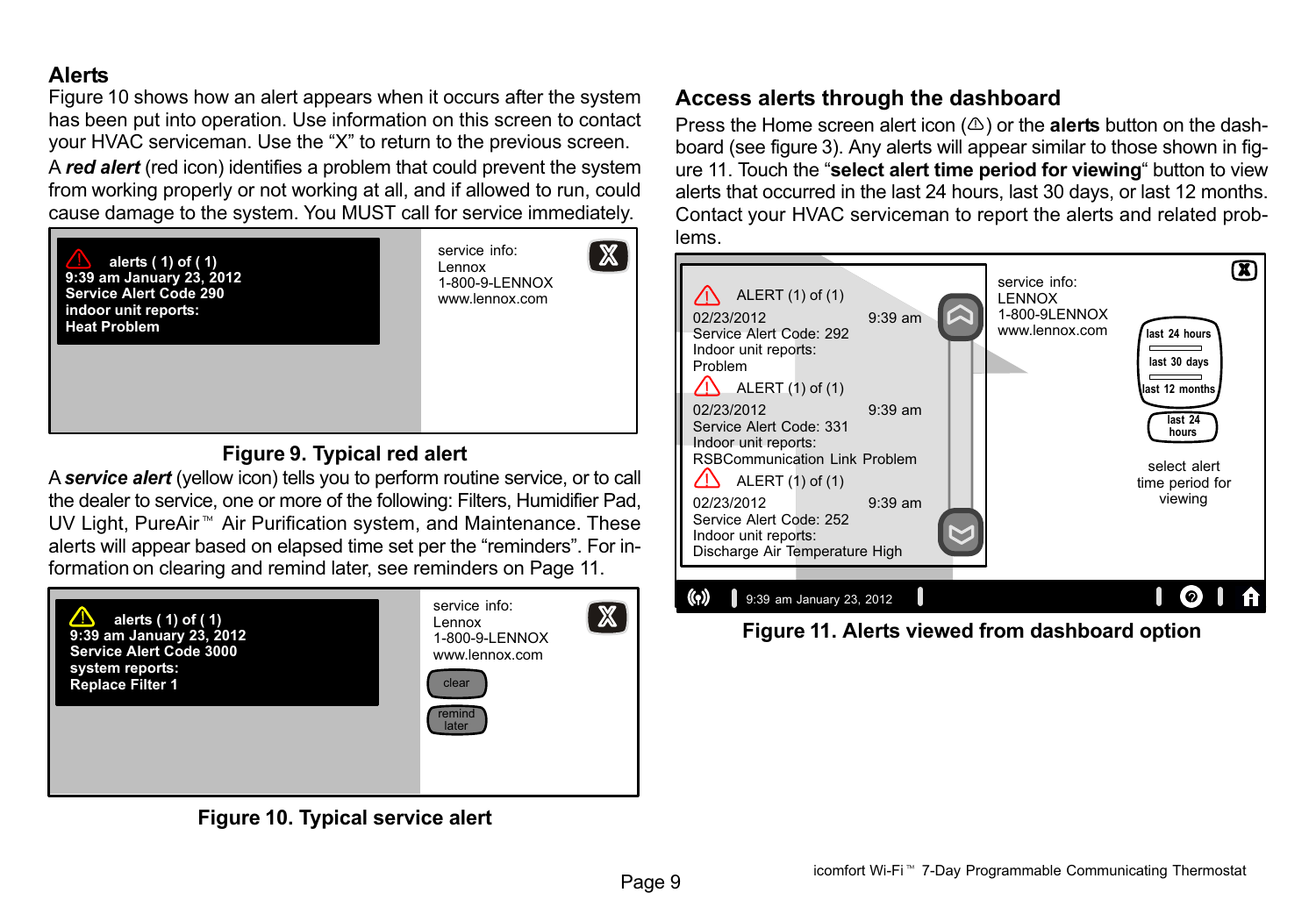Navigate to different screens (see figure 12). You can clear alerts and set new reminders after routine service. You may also set a "remind later" to be reminded at a more convenient time for doing the service. If a red alert (red  $\triangle$ ) is present, contact the party identified under service info.



Figure 12. Alerts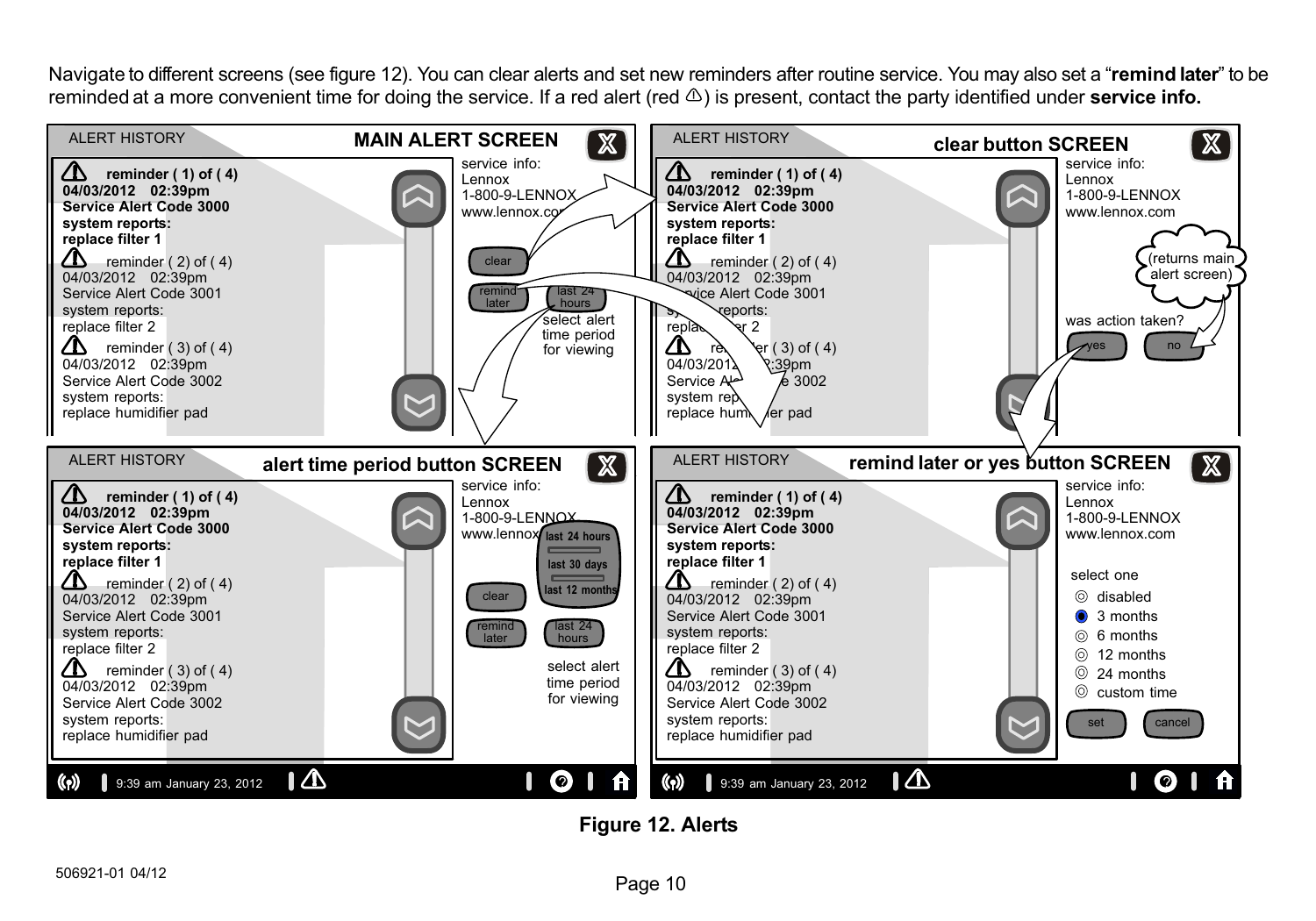#### <span id="page-10-0"></span>Service Alert Codes

| <b>Number</b> | Value       | <b>Number</b> | Value          | <b>Number</b> | Value               | <b>Number</b> | Value                           |
|---------------|-------------|---------------|----------------|---------------|---------------------|---------------|---------------------------------|
| 3000          | $F$ ilter 1 | 3002          | Humidifier Pad | 3004          | Maintenance         | 4000          | User WiFi state change, disable |
| 3001          | Filter $2$  | 3003          | UV Light       | 3005          | PureAir Maintenance | 4001          | Firmware download failed        |

#### Reminders

Reminders alert you to perform routine services, such as replacing filters. Access the reminders from the dashboard reminders button.

#### Setting reminders

NOTE - A previously set service time can be changed using the "custom time" option.

Use one of the "month" reminders to be reminded when to perform the routine service again.

Use custom to pop-up the time/date screen (figure 14) to set an exact date and time for a reminder to appear. Use the arrows to select a month; then select a day of the month. Press save when finished.



Figure 13. Set new alert date



Figure 14. Setting custom time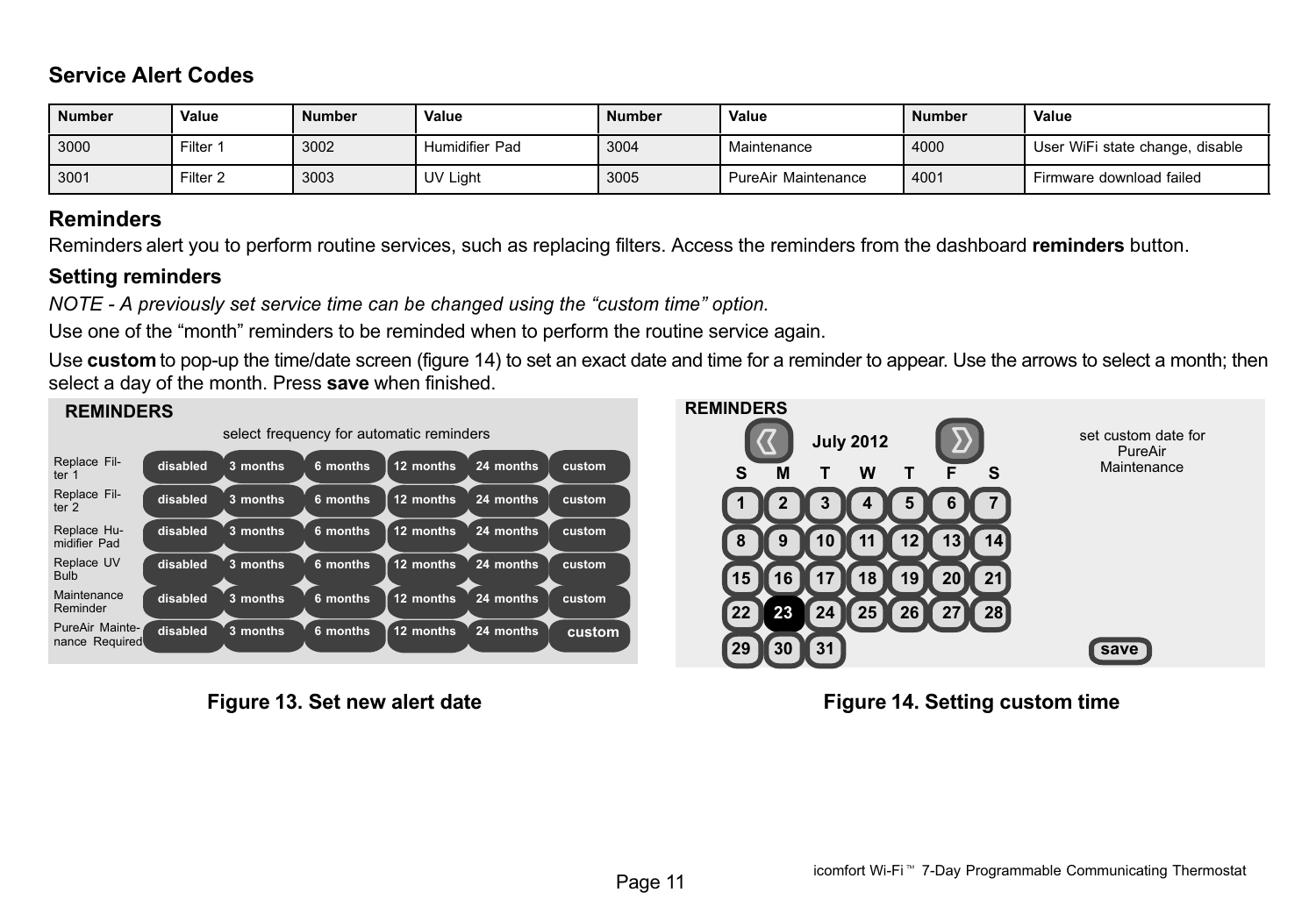Service reminders can be cleared or date-changed through the service alert's **clear** and remind later buttons on the right side of the screen.



Figure 15. Viewing, clearing, and changing reminder time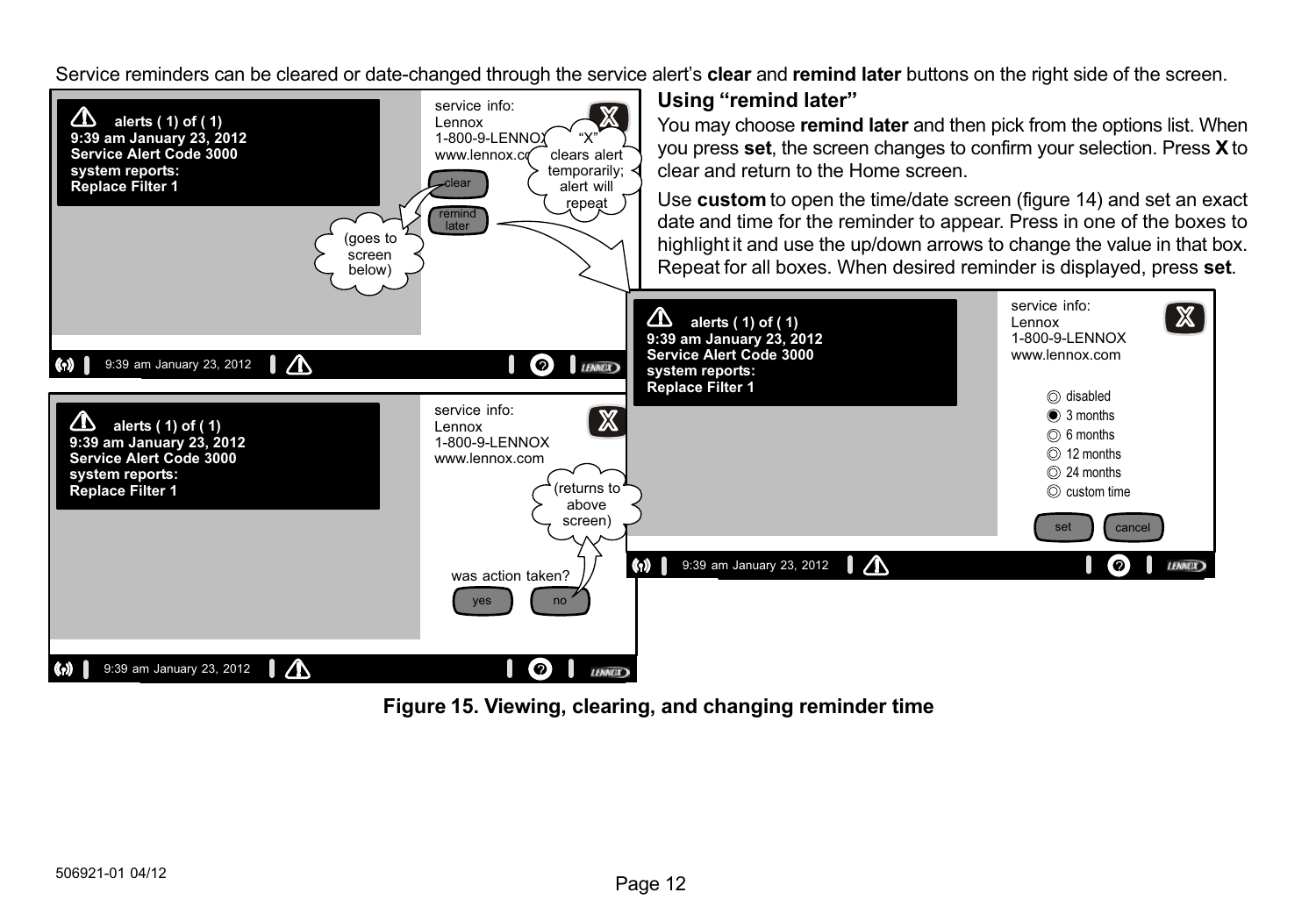#### <span id="page-12-0"></span>Service Information

Service information is normally filled in by the installer at time of initial installation. However, you can change this information, when and if needed.

Touch any line of text to produce a keyboard and then enter any new information. Touch the save button when finished entering information.



Figure 16. Service Information

HELP (?) nothing available to date...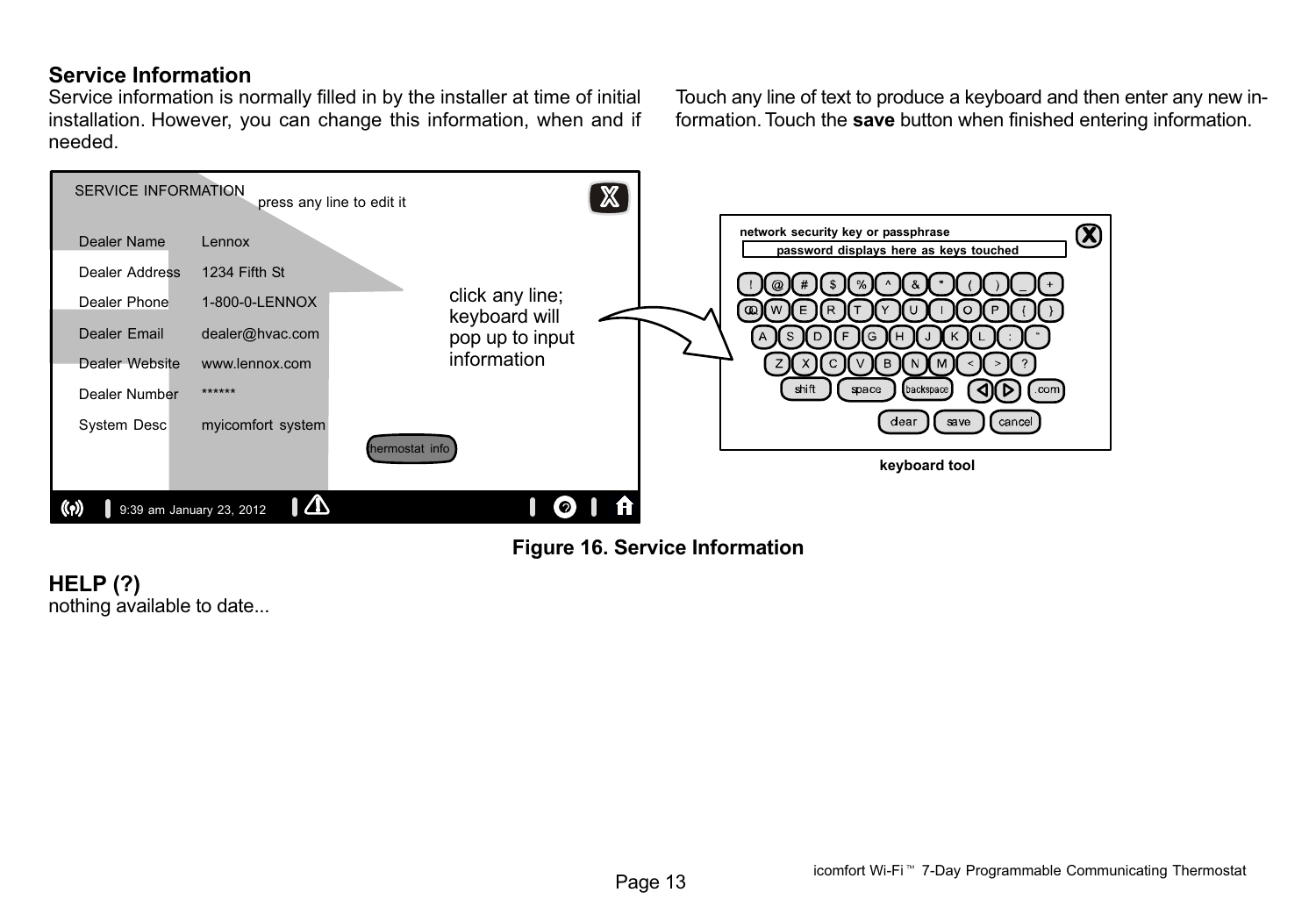#### <span id="page-13-0"></span>Adjust temperature and change programs

Adjust temperature when programming is OFF-When the programming is OFF, the mode button (shown in figure 17, labeled heat or cool) indicates a manual state (no mention of "program"). In this mode, change temperature by pressing a set temp button, which produces an up or down arrow, then use the arrows until the "cool to" (or heat to") number is at the desired temperature.

This setting will remain until you decide to change it again. (The inset shows an alternate configuration of button layout in non−program mode.)



Figure 17. Adjusting temperature with NO program running

Away Mode (Vacation)—The away mode button on the home screen sets the system for manual operation and allows you to set the thermostat for energy saving while you are gone for an extended period of time. In this mode, the system will only come on if indoor temperature falls below a set degree (62 default for heating) or if indoor temperature rises above a set degree (85 default for cooling). You may adjust those settings as desired.

Turn Programming ON—If the programming is OFF, turn it on by pressing the mode button (shown in figure 18, labeled heat or cool). The manual settings menu includes an option to access programs. Select programs. The program settings menu takes the place of the manual settings menu. (Either menu will time out and disappear if you don't make a selection within a few seconds). Select an option (e.g. spring/fall), The menu disappears and the mode button will display the selected program (e.g. spring...program is ON).

Turn Programming OFF—If the programming is ON, turn it off by pressing the mode button (e.g. spring...program is ON). The program settings menu includes an option for manual. Select **manual**. The menu changes to the manual settings. Select one (e.g. heat only), The menus disappear and mode button will display the selected manual option (e.g. heat only).



Figure 18. Turning on the program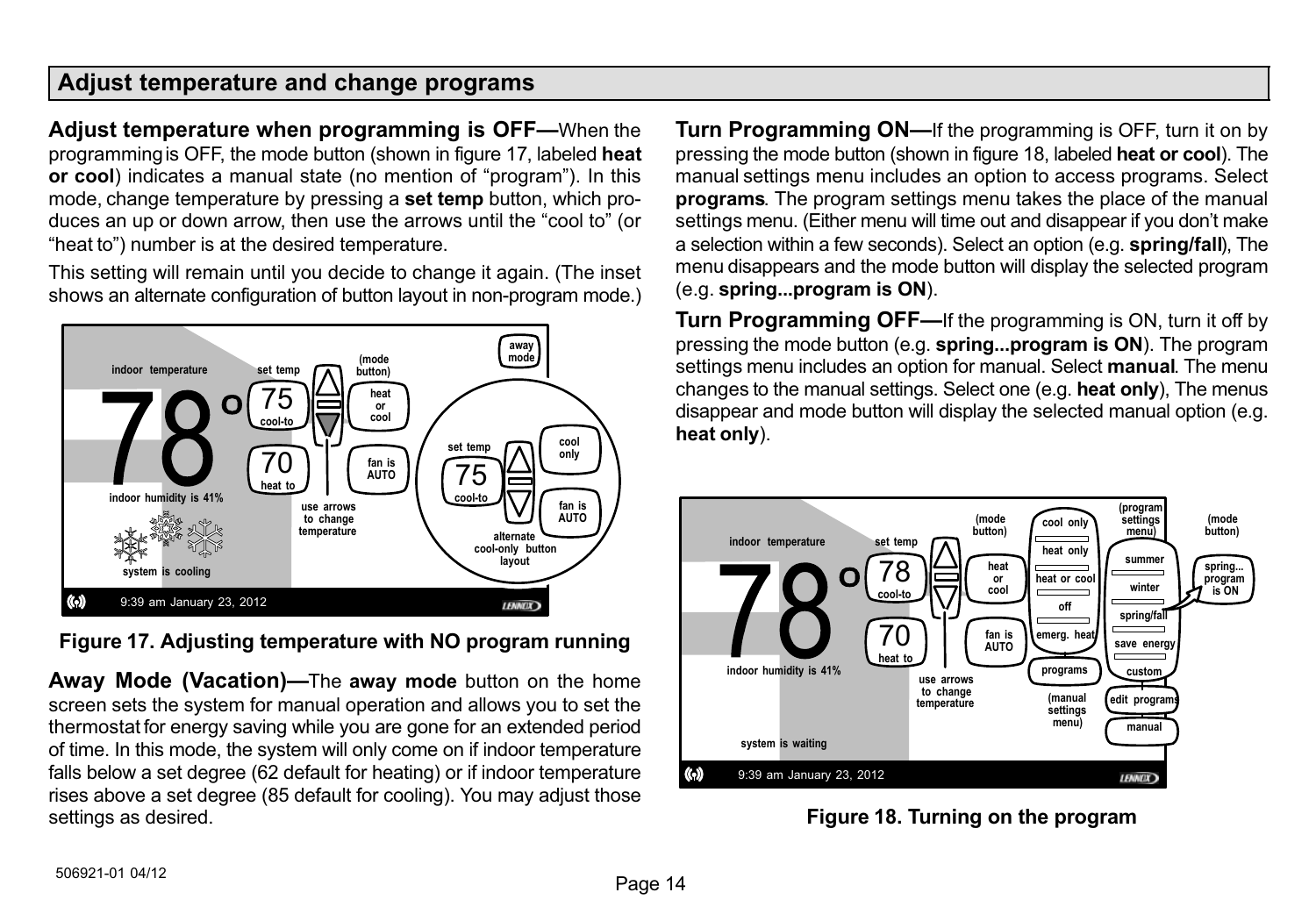## 8hr 1 24hr



will state when the hold expires, along with a **cancel** option should you choose to revert back to the program.

Note that if you do not choose one of the "other options", the default setting will be that the program is held until the next period.



Adjust temperature when program is ON-Program HOLD When the program is ON, the mode button (shown in figure 19, labeled spring...program is ON) indicates which program is running. In this mode, change temperature by pressing a set temp button, which produces an up or down arrow, then use the arrows until the "cool to" (or "heat to") number is at the desired temperature (see A in figure 19). While changing the setting, the other options menu appears (see B in

figure 19), giving a list of options you can choose.

Figure 19. Adjusting temperature with program running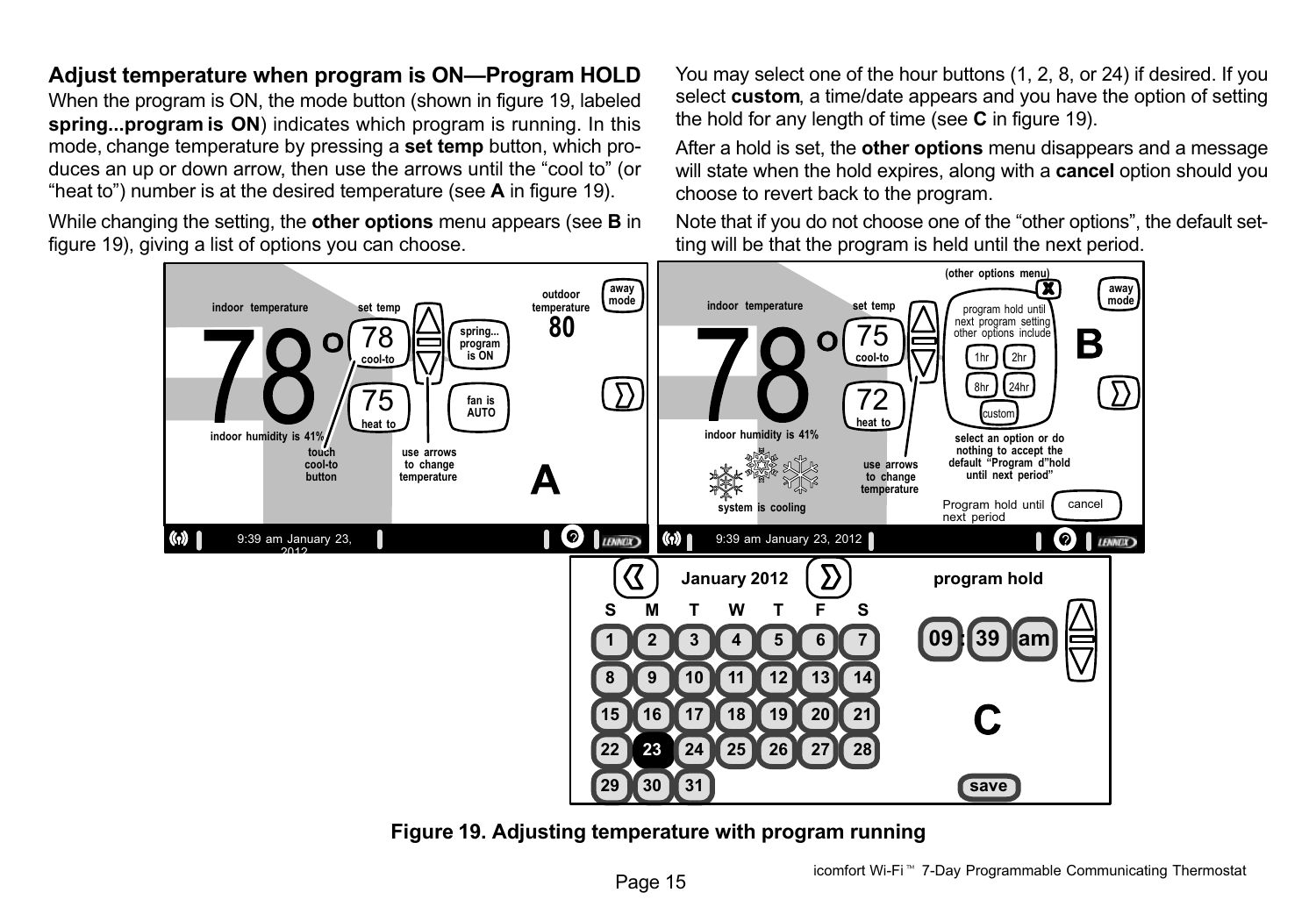#### <span id="page-15-0"></span>Setting humidity controls

### NOTICE

Humidifier and dehumidifier controls must be setup by the installer or these controls will not be visible. If your system has one or both of these features and the controls are not visible, contact your Lennox dealer for proper setup.

If the controls have been setup, they will appear and will be ON.

To adjust humidity controls (either to humidify or dehumidify), click the  $\circled{D}$  button to go to the dashboard controls; then **select system** settings button. Some systems may have a humidifier and some may have a dehumidifier, while still other systems may have both (as shown in figure 20). You can control either or both from this screen.

Both controls work identically. Touch the button of the humidity control you want to address; if it says (de)humidifier is OFF, one touch will change it to (de)humidifier is ON and bring on the RH setting button below that button. When you touch the set−to button, the arrows appear, allowing you to change to the desired humidity setting.

Remember that the "humidify" control only operates while in the heating mode and "dehumidify" only operates while in the cooling mode.



Figure 20. Humidifier controls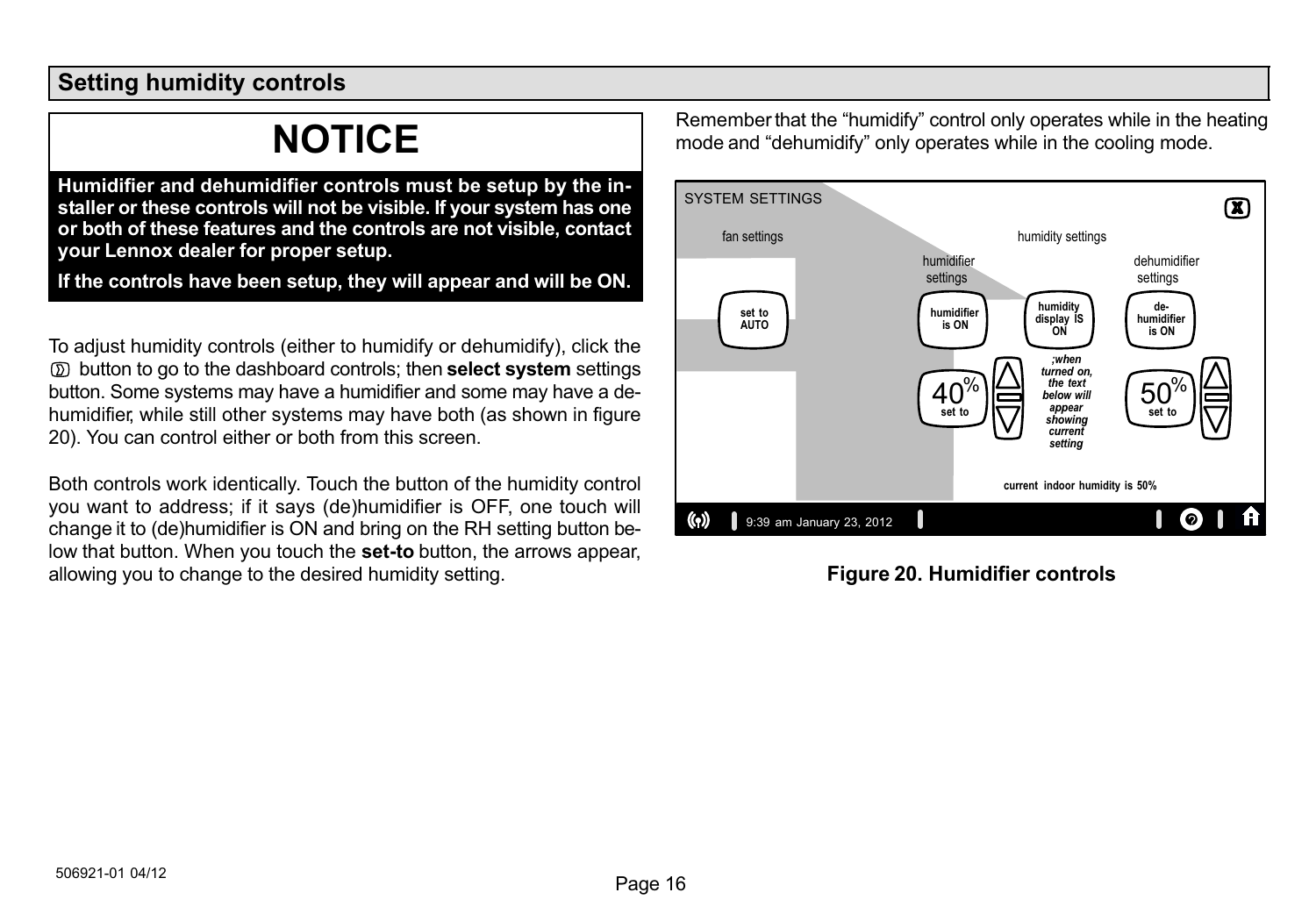<span id="page-16-0"></span>

#### Figure 21. Wi−Fi setup

#### Secure Connection Recommended!

A secure wireless network is recommended over an open (unsecured) network. You will need your password to enable Wi−Fi in a secured connection.

Enable Wi-Fi—To enable the Wi-Fi feature to communicate with a wireless router:

- 1. Press and release the Wi−Fi symbol in the lower left corner of the HOME screen (see START HERE). The screen changes from the Home Screen to the WI−FI SETTINGS screen.
- 2. Press the Wi-Fi enable button.
- 3. Press next as necessary; then press accept after reading the User Agreement.
- 4. Press NETWORK SETTINGS; this screen shows a graphical view of buttons representing Wi−Fi options OPEN and SECURE wireless networks and a button for creating a new access point (AP).
- 5. Decide which of the following buttons you need to select:

5.0-OPEN Wi-Fi Port (no password required).

5.1-SECURE Ports (requires router password). 5.2-Create new AP (Access Point).

5.2a—When creating a new AP, you have the option of selecting a security level (default is none; choose from WEP, WPA, WPA2, depending on the security defined in the homeowner's router); the password field appears.

- 6. When you touch in one of the input fields (press here to enter...), the keyboard tool appears. Enter password (if simply logging into an existing network) or enter the network name if creating a new AP. If you mistype the password or if you cannot access the selected network, a message will alert you to retry.
- 7. Press connect to complete the connection. Note that Wi−Fi enable" button on the Wi−Fi SETTINGS screen changes to "Wi-Fi disable".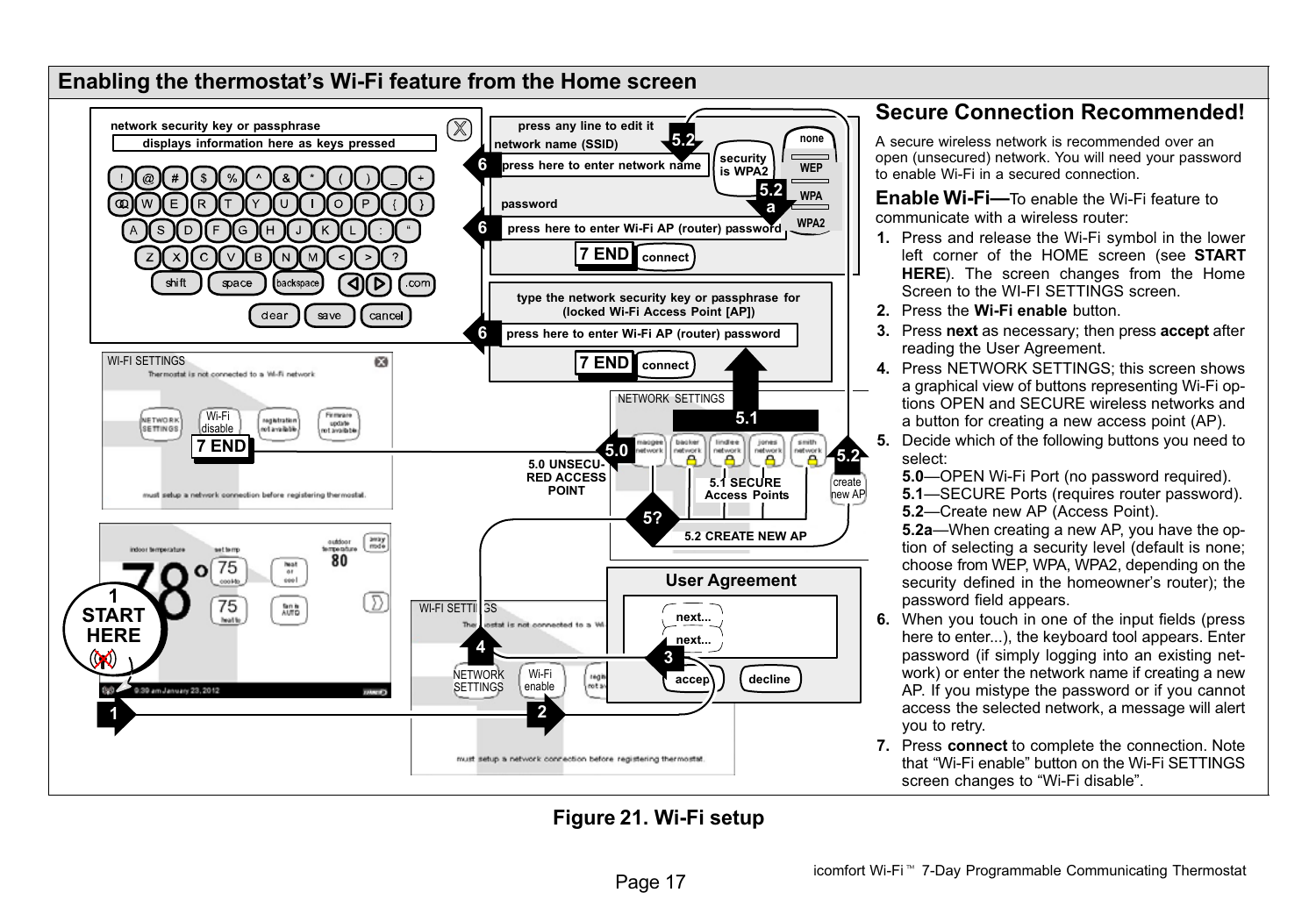#### <span id="page-17-0"></span>Registering the thermostat from the Home screen

Press registration available button.

Enter homeowner email address twice and press the register button.

Once registered, the system will send an email with a network link and password to the address you entered to complete the registration on your computer.

| <b>WI-FI SETTINGS</b>                                                                                                         | П             | <b>REGISTRATION</b>                                                                         |               |
|-------------------------------------------------------------------------------------------------------------------------------|---------------|---------------------------------------------------------------------------------------------|---------------|
| Thermostat is connected to macgee network                                                                                     |               | Register with iComfort thermostat to enable remote access<br>and online weather information | Н             |
| Firmware<br>Wi-Fi<br><b>INETWORK</b><br>registration<br>update<br><b>ISETTINGS</b> I<br>available<br>disable<br>not available |               | enter your email<br>re-enter your email                                                     |               |
|                                                                                                                               |               | register                                                                                    |               |
| must setup a network connection before registering thermostat.                                                                |               |                                                                                             |               |
| $(\cdot)$<br>9:39 am January 23, 2012                                                                                         | <b>LENNEX</b> | $(\cdot)$<br>9:39 am January 23, 2012                                                       | <b>LENNEX</b> |

Figure 22. Registering the system for online access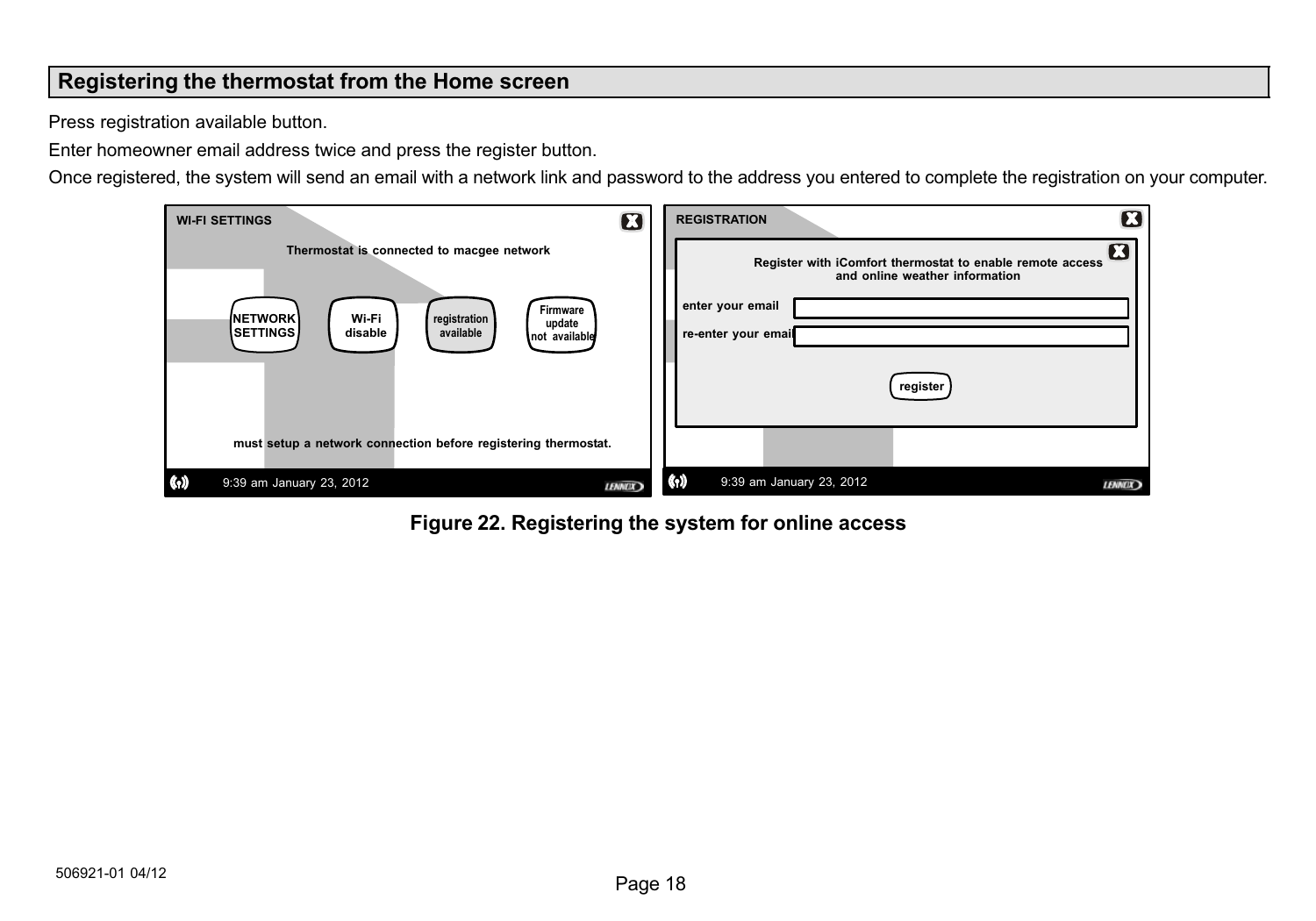## <span id="page-18-0"></span>.<br>Computer Login to the icomfort W-Fi™ server

| <b>fi</b> icomfort <sup>®</sup> <b>L'ENNOX</b>                                                                              | Help                                     |
|-----------------------------------------------------------------------------------------------------------------------------|------------------------------------------|
| icomfort Registration:<br>Create an Account<br>All fields are required                                                      | Already have an account?<br>Click Here » |
| User Name<br>Password must have a minimum of 4 characters, must begin with a letter, and is not case sensitive.<br>Password |                                          |
| Password must have a minimum of 6 characters and must include at least one number.<br>Confirm Password                      |                                          |
| Yes, I agree to the Terms and Conditions<br>Create User »                                                                   |                                          |

#### Figure 23. Computer login for online access

#### NOTE − This following information is customer setup instructions and is shown here to allow the installer to help walk the customer through the setup process.

After registering through your icomfort Wi-Fi<sup>™</sup> thermostat interface, go to the homeowner's computer and locate the email sent from the server:

#### Dear Customer,

Congratulations on your purchase of a Lennox icomfort thermostat! You are only a few steps away from total control of your Lennox icomfort system. Registering your thermostat will allow you to remotely access it from anywhere in the world on any device with an internet connection. Please complete your Lennox icomfort registration by clicking the link below:

#### **Register**

#### NOTE − if the customer has already setup an account, click the -Click Here" button to access that account.

Click on the Register link; the screen (to the left) will appear. Fill in the User Name and Password fields and check the agree to terms and conditions box. Click Create User button.

A series of pages and prompts follows to provide guidance through profile setup and user preference definitions.